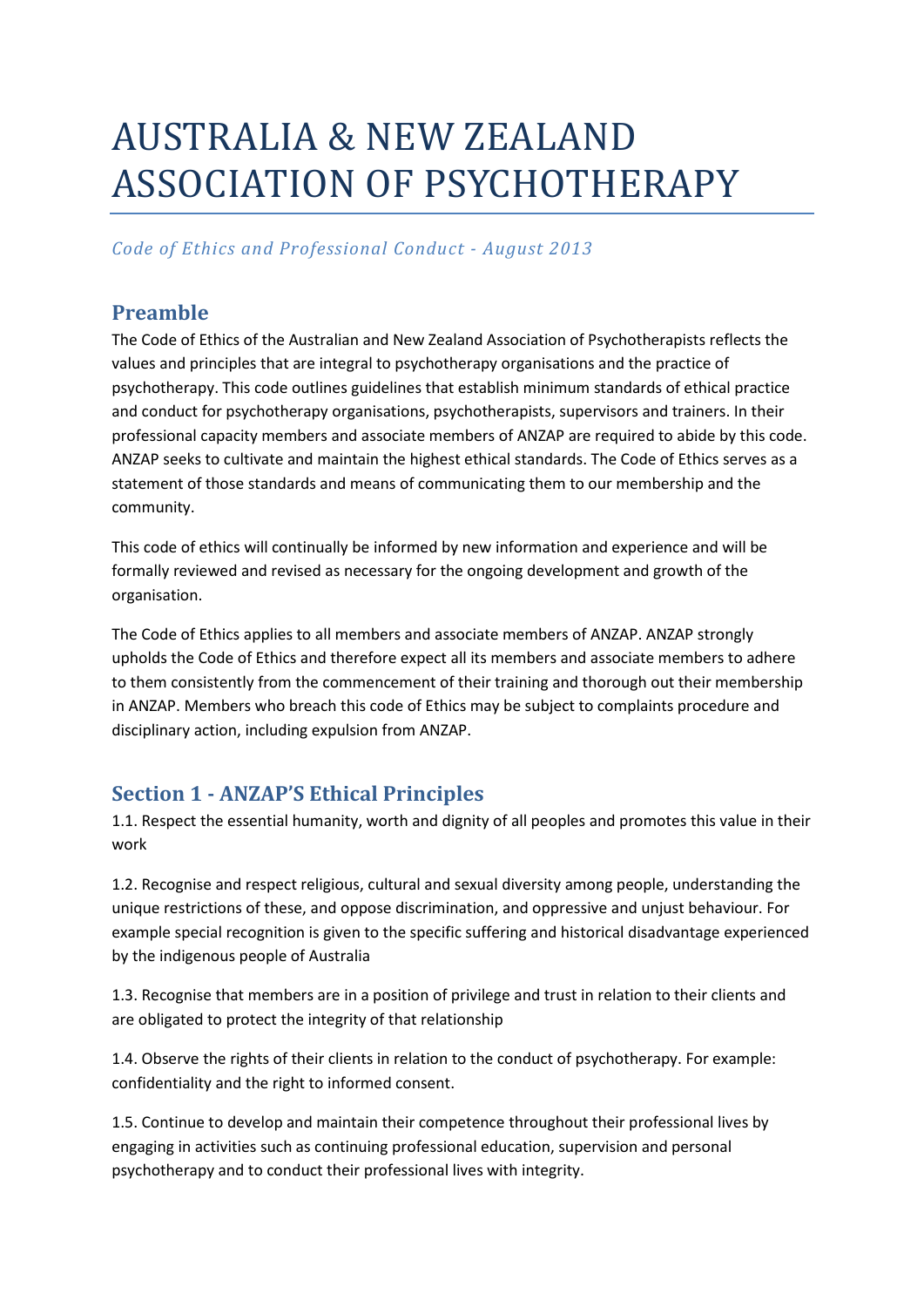# **Section 2 - Ethical responsibilities of ANZAP Office Bearers**

# **2 Responsibility to Members and Community**

2.1 ANZAP through its structures, processes, leaders and mechanisms, will protect the rights and promote responsibilities of members, demonstrating a culture in which the following responsibilities are enacted

2.2 ANZAP aims to minimize harm to members, actively protect the integrity of relations with members, and promote professional development and best practice.

2.3 ANZAP sets and maintains professional structures and boundaries within the organization, including transparency in election and removal of office-bearers, and ensuring they are adequately qualified.

2.4 ANZAP will seek qualified professional advice or assistance if faced with a situation, which exceeds the boundary of competence, experience, or the limits of the internal resources available.

2.5 ANZAP will ensure that effective procedures exist to attend to complaints against members or against the organization. These procedures will include a right of appeal.

2.6 ANZAP will have clear and transparent guidelines regarding conflict of interest in relation to members. Any member in a hierarchical position should exclude themselves in matters where another member or the organization could be disadvantaged or objectivity compromised.

2.7 ANZAP will not develop or maintain a culture that exploits members.

2.8 ANZAP will observe members' rights to privacy and confidentiality

2.9 ANZAP activities will be undertaken only with professional intent. Contracts with members should be realistic and clear. The terms on which membership is offered will be clearly documented.

2.10 ANZAP will regularly review and evaluate its own organization skills and performance.

2.11 ANZAP will work within the law of the state or country within which it is constituted.

2.12 ANZAP will develop and adhere to a code of good governance.

2.13 ANZAP as an organization will consider and respond to public concern relating to either a member of ANZAP or to the organization as a whole.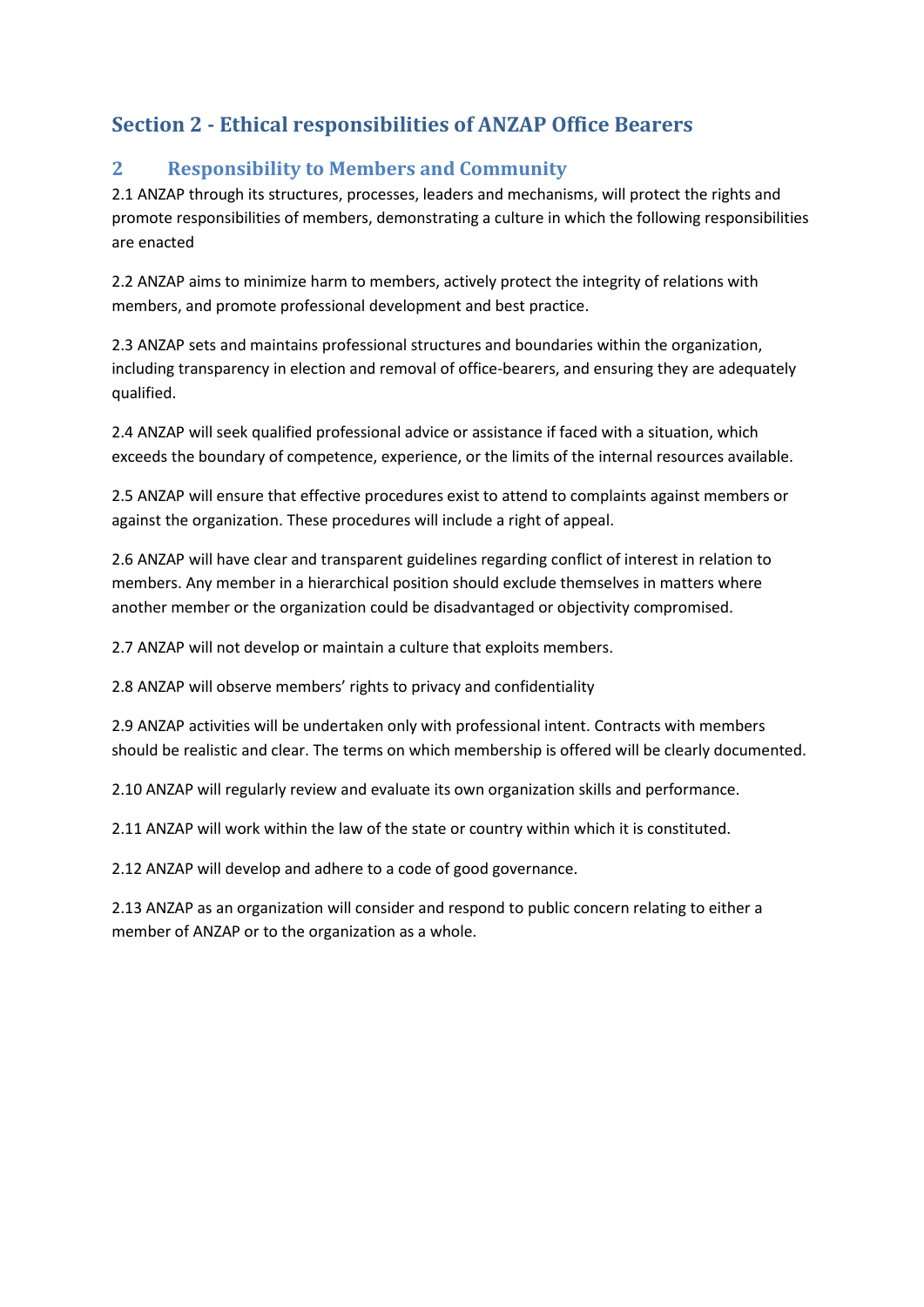# **3 Responsibility of Members to Colleagues and the Association**

3.1 Constructive dialogue and debate about theory and practice is highly valued within ANZAP. Members and associate members are responsible to engage in such dialogue in a professional and respectful manner.

3.2 A member or associated member will not promote his/her services directly to someone who is in psychotherapy with another practitioner.

3.3 Where a client/patient alleges sexual or other misconduct by another therapist, it is the psychotherapist's duty to ensure that the client/patient is fully informed of the appropriate steps to manage the complaint.

3.4 If a member or associate member suspects or obtains information about professional misconduct by a member of the association, she/he is responsible to approach the Ethics Committee of the association to investigate according to the association's procedural guidelines for complaints against members.

3.5 Members and associate members have a responsibility to treat any colleague who transgresses this Code of Ethics in a humanitarian manner.

3.6 Committees within ANZAP are responsible to the membership to function in a way that demonstrates transparent processes.

3.7 Members and associate members of ANZAP are committed to abiding by the Code of Ethics and Conduct of the Association and the procedures for investigation into ethical complaints. As part of this commitment they agree to cooperate into investigations of complaints against themselves or other psychotherapists.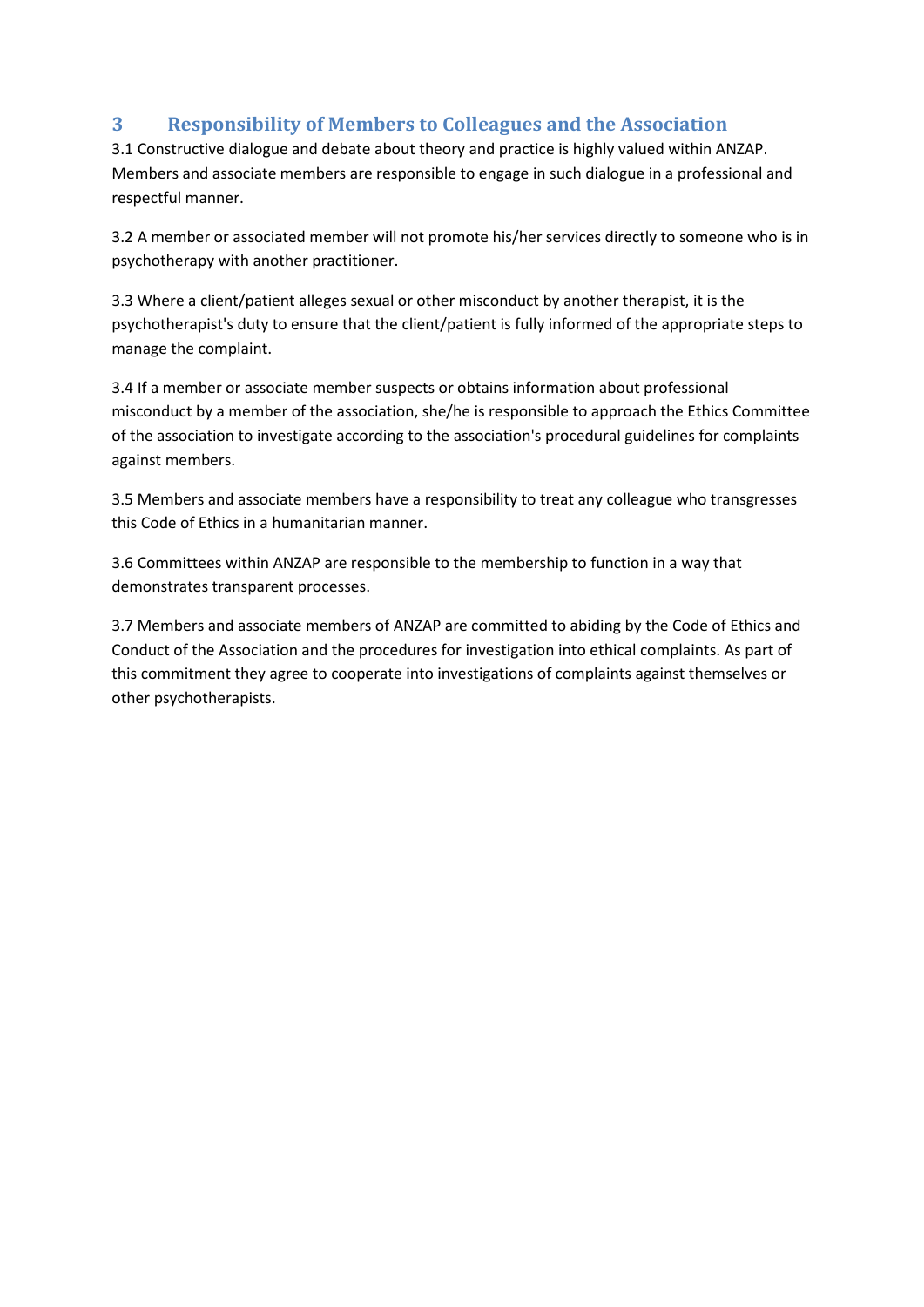### **4 Responsibilities of Members**

#### **4.1 General**

4.1.1 Members and associate members take all reasonable steps to promote good and avoid harm to their clients/patients as a result of the therapy process. In the event of harm being found to be done members and associate members take responsibility for acknowledging that harm as well as appropriate responsibility for restitution or reparation. Professional indemnity should be considered in this context and is mandatory for members.

4.1.2 Members and associate members are responsible to obtain adequate supervision of their work. This may take the form of individual supervision or as part of a peer supervision group.

4.1.3 Members and associate members are responsible to assess and monitor their own level of competence and to seek supervision and/or consider referral for appropriate specialist opinion.

4.1.4 Members and associate members are responsible to inform clients that they belong to The Australian and New Zealand Association of Psychotherapy.

4.1.5 Members and associate members are responsible for setting and maintaining appropriate professional boundaries.

4.1.6 Members are responsible to monitor their own physical and emotional capacities and functioning and to seek supervisory help or refer on to another professional when their functioning is impaired to the degree that it significantly affects the ongoing welfare of the client/patient.

4.1.7 Members and associate members will not misrepresent their training or qualifications.

4.1.8 Members and associate members are responsible to explain the nature of treatment when contracting with clients/patients. They should be advised of alternate treatment choices where deemed appropriate.

4.1.9 Members and associate members are responsible to keep adequate client/patient records and store these in a safe and secure location.

4.1.10 If a Member or associate member is obliged for personal or professional reasons to discontinue treatment, she/he must seek to advise clients of the termination and if possible organize referral to another psychotherapist.

#### **4.2 Professional Standards**

4.2.1 All clients/patients are entitled to good standards of practice and care from their practitioners. Good standards of practice and care require professional competence, good relationships with clients and colleagues and commitment to and observance of professional ethics.

4.2.2 This requires competently delivered services that meet the clients'/patients' needs by members and associate members who are appropriately supported and accountable.

4.2.3 Members and associate members should give consideration to the limitations of their training and experience and work within these limits. If work with the client/patient requires the provision of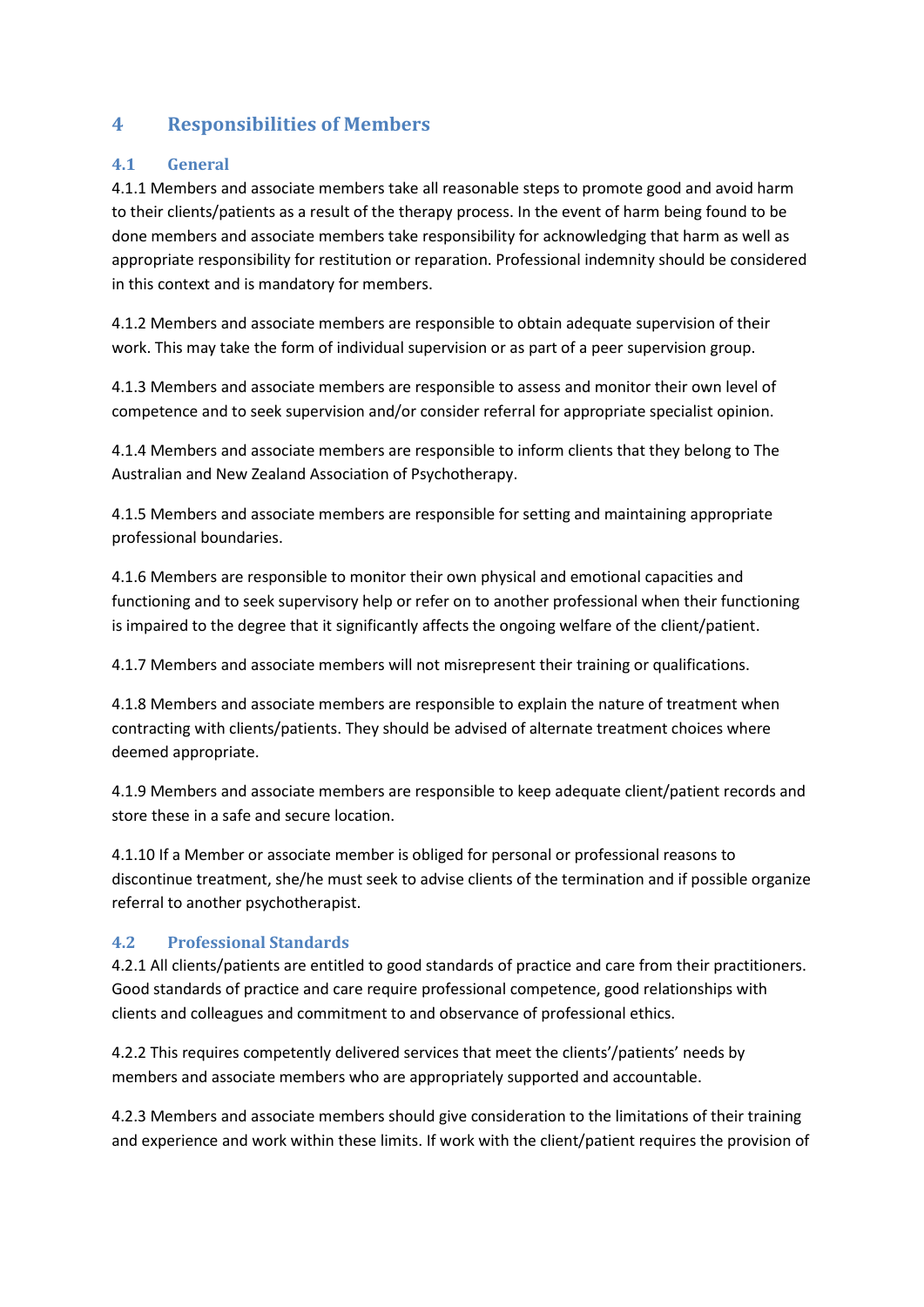additional services operation in parallel with psychotherapy such services must be brought to the clients/patients' attention as part of duty of care.

4.2.4 Members and associate members need to be aware that dual relations with clients/patients are rarely neutral.

[Defn: Dual relationships occur when psychotherapists have another, significantly different, relationship with one of their clients/patients.]

4.2.5 Members and associate members need to consider the implication of such relationships and avoid any situation that may be detrimental to the client/patient.

#### **4.3 Boundaries**

4.3.1 Members and associate members should not use their position of privilege and trust to financially, sexually or emotionally exploit past or present clients, supervisees or trainees.

4.3.2 Members and associate members will not accept or offer payment for referrals or engage in any financial transaction apart from negotiating a fee within the ordinary fee scale set for professional services.

4.3.3 Sexual relations between members and associate members and client/patient, trainer and trainee, supervisor and supervisee constitute unethical behavior. It is always the responsibility of the members and associate members to set and maintain appropriate professional boundaries to minimize the risk of exploitation or harm.

4.3.4 Members and associate members are responsible to monitor themselves and the therapy process and to seek supervisory help if there is a danger of boundaries being violated.

4.3.5 A sexual relationship with a current or former patient/client is always considered to be unethical.

#### **4.4 Confidentiality**

4.4.1 Members and associate members are responsible to maintain confidentiality in relation to information obtained about clients. This applies to verbal, written or recorded material.

4.4.2 Client/patient of members and associate members must not be observed by anyone other than his or her psychotherapist without the client/patient having given informed consent. This applies to direct observation and to any form of audio-visual recording.

4.4.3 Members and associate members should store all records (written, audio and video) in a secure and confidential place.

4.4.4 Exceptional circumstances may arise which give the members and associate member's grounds for believing the client is at risk of harming themselves or others. In such circumstances, breaking of confidentiality may be required, preferably with the client's permission or after consultation with a supervisor or colleague.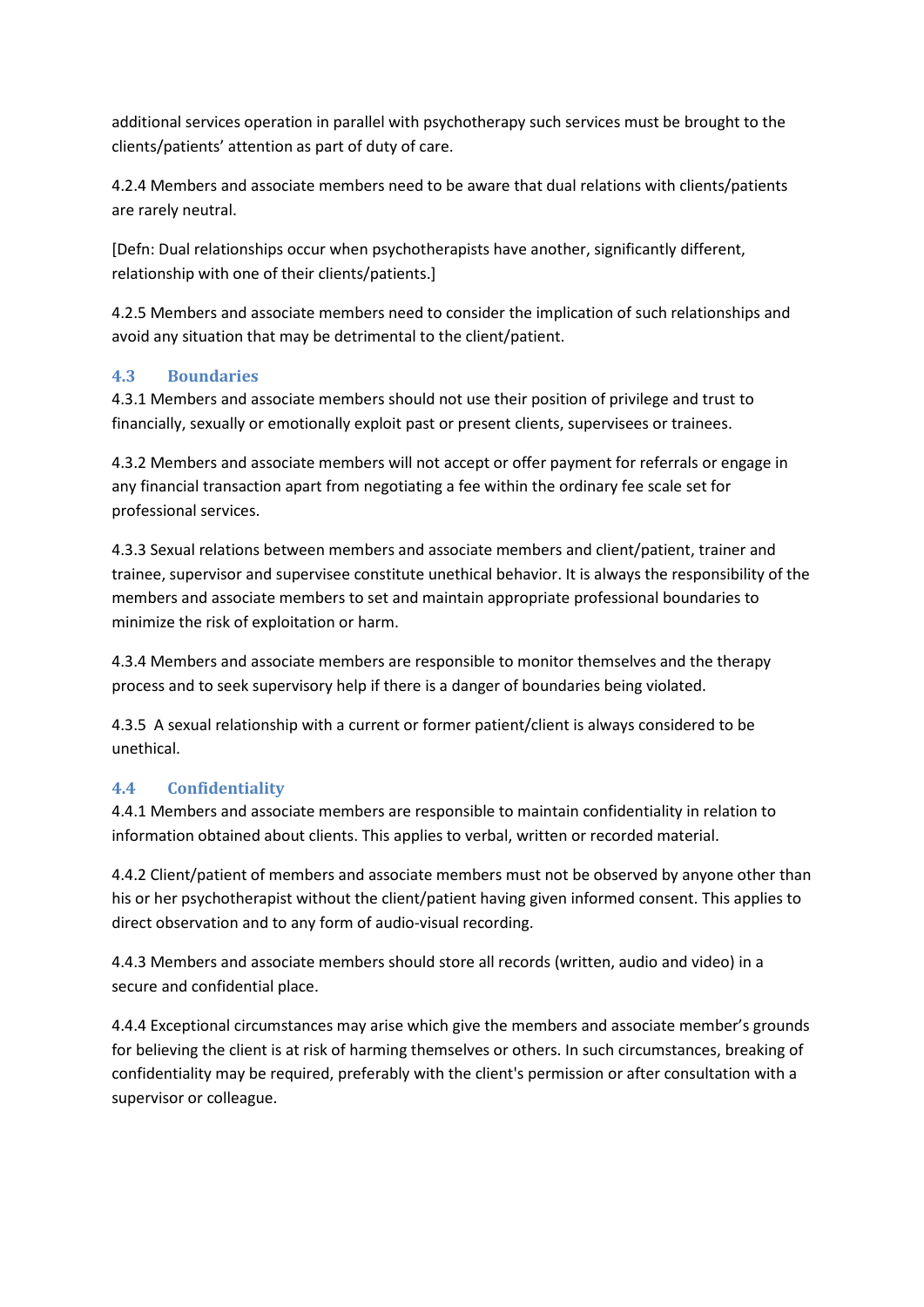4.4.5 it is reasonable that clinical information may need to be shared with colleagues and other health professionals in order to provide optimal care. In these contexts the rules of confidentiality should be established.

4.4.6 Confidences may be revealed without consent when compelling ethical or legal reasons prevail. If this is the case all care should be taken to discuss the issues with a supervisor or colleague.

4.4.7 Agreements about confidentiality continue after the client/patient's death unless there are overriding legal considerations.

4.4.8 Members and associate members will ensure the anonymity of their clients when using information for case presentation, teaching, research or publication. If there is any possibility of the client being identified the psychotherapist should obtain informed consent from the client.

#### **4.5 Social Media**

While social media offers many benefits there are also related risks. All members and associate members are reminded of the importance that their online behavior should be consistent with the ANZAP Code of Ethics. We advise caution and offer the following recommendations.

4.5.1 Members and associate members should be aware of, and manage, their online presence and image (This may include Google-ing oneself regularly)

4.5.2 Members and associate member should exercise judgment and caution when posting information online, including being mindful of maintaining confidentiality and professional boundaries with patients

4.5.3 Members and associate member should use a professional Facebook or other social media profile to communicate with patients

4.5.4 Members and associate member should only use online searches for patient information if this information provides effective care that cannot otherwise be provided, and preferably with the patient's knowledge and consent

4.5.5 Members and associate member whose treatments are promoted on websites should undertake regular reviews of those websites to ensure that they are in accordance with professional and ethical standards

4.5.6 Members and associate member when providing treatment online develop clear contact protocols for emergencies and ensure that patients are aware of those protocols prior to commencement of treatment

4.5.7 Members and associate member using websites regarding clinical care should contain instructions for alternative care when the psychotherapist is unavailable

4.5.8 Members and Associate member should understand all the privacy settings for all social media applications that they use, and apply the strictest settings when posting personal information.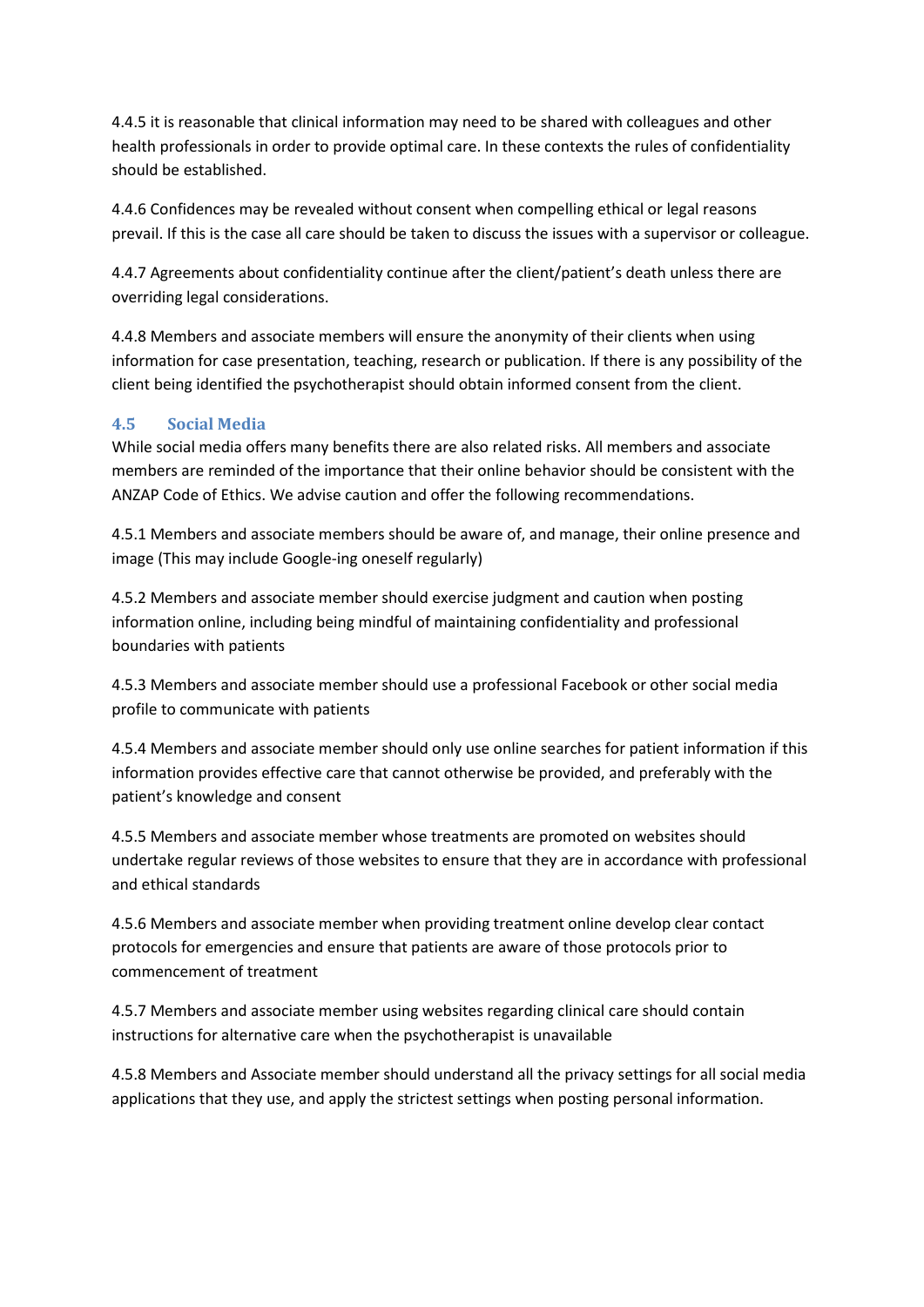#### **4.6 Supervision**

4.6.1 Supervisors are required to have training in supervision

4.6.2 Supervisors are expected to monitor the welfare of the supervisee, ensuring compliance with the relevant legal, ethical, and professional guidelines for professional practice and monitoring the contracted achievements and the professional development of the practitioner.

4.6.3 Supervisors are to be guided by the principle of confidentiality within the supervisory relationship. However there may be situations where information needs to be shared with colleagues, for example matters pertaining to progress in the training program and matters relating to safety.

4.6.4 Supervisors are responsible to relate in a respectful manner to supervisees.

4.6.4. Supervisors will seek to ensure that their professional relationships are non-exploitative.

4.6.5 Supervisors shall not also engage their supervisees in personal psychotherapy.

4.6.6 Supervisors and managers have a responsibility to maintain and enhance best practice by practitioners and to protect supervisees from poor practice. The evaluative aspects of supervision shall be contracted and transparent in any supervision arrangement.

4.6.7 Supervisors and consultants who advise their supervisees in more than one capacity (for example as trainer, individual coach or supervisor to a board) shall, as far as possible, reduce conflicting role interests.

4.6.6 Supervisors shall not have sexual relations with supervisees

4.6.8 Supervisors must not exploit supervisees in financial, sexual, emotional, academic or any other ways.

#### **4.7 Training**

4.7.1 Trainers who provide education and training should acquire the skills, attitudes and knowledge required to be competent teachers and facilitators of learning, and to undertake activities to maintain training competence

4.7.2 Trainers shall ensure that the training programs and the learning experiences offered are in accordance with the currently valid educational guidelines and those of other acknowledged associations.

4.7.3 Trainers and learning supervisors shall only offer courses and provide supervision or coaching in areas in which they have the requisite competence and experience.

4.7.4 Trainers are responsible to inform and educate trainees and supervisees about their ethical responsibilities to clients. They have a responsibility to model and promote an awareness of and an adherence to the provisions of this Code of Ethics.

4.7.5 Trainers are responsible to engage in ongoing professional development and education.

4.7.6 Trainers are responsible to relate in a respectful manner to trainees and supervisees.